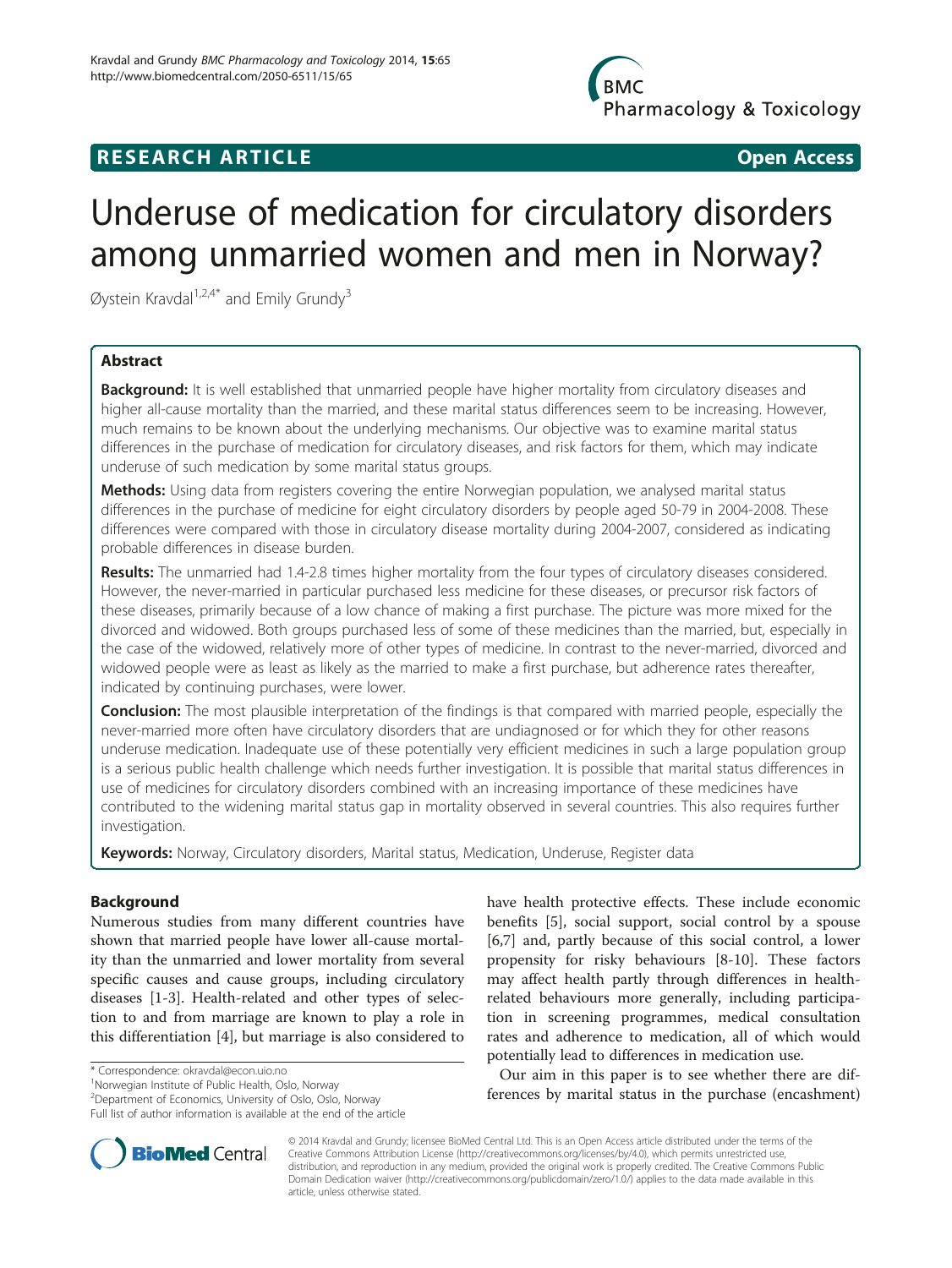of prescribed drugs for eight types of circulatory disorders. We also consider incident and continuing purchase of these medicines. These marital status differences in medication purchase (assumed to be indicative of medication use) are compared with marital status differences in mortality from four specific circulatory causes, used as an indicator of probable differences in disease burden. We use data from registers that cover the entire Norwegian population, and in particular the Norwegian Prescription Database, which includes all purchases of prescription medicine since 2004. The analysis covers the years 2004-2008.

Circulatory diseases are the most common group of causes of death in high income countries, so such an analysis of marital status differentials in the use of medicines for these diseases and their risk factors is potentially very important from a public health perspective. This is particularly the case in the context of improvements in the efficacy of therapeutic treatments for circulatory diseases. Advances in drug-based and surgical treatments have been found to matter greatly at the population level [[11](#page-8-0),[12](#page-8-0)] and perhaps explain  $\frac{1}{4}$  to  $\frac{1}{2}$  of the reduction in the mortality from circulatory diseases over a couple of decades from about 1980 [\[13-15](#page-8-0)], and an American study showed that many years of life are lost because a large proportion of the population receive inadequate treatment for coronary heart diseases [\[16](#page-8-0)]. Analyses of differentials in medication use by marital status may thus also shed light on recent increases in marital status differentials in circulatory disease mortality, which have contributed strongly to the increases in the corresponding all-cause mortality differentials observed in a number of countries [\[17-19](#page-8-0)]. In Norway, especially the never-married have experienced a rising excess mortality compared to the married [\[17\]](#page-8-0).

Previous research on marital status differentials in medication use is sparse and inconclusive. Delayed diagnosis or treatment for cardiovascular problems among unmarried groups has been reported in some studies [[20,21\]](#page-8-0), which accords with studies showing that unmarried people are often diagnosed later with cancer [[22](#page-8-0),[23](#page-8-0)] and have lower participation rates in screening for various diseases [[24](#page-8-0)]. Differences in adherence to treatments for various diseases by marital status and availability of social support have also been reported. For example, some studies have shown that unmarried people are less likely to follow doctors' advice about medication after diagnosed coronary diseases [[25-28](#page-8-0)] or hypertension [\[29](#page-8-0)], and adverse changes in health care utilisation among recently widowed chronically ill men have been reported as well [\[30](#page-8-0)]. However, other recent studies of adherence to treatment for circulatory diseases or conditions (risk factors) have not found marital status differences [[31,32\]](#page-8-0). Moreover, the evidence – in either direction - is generally relatively weak because of small sample sizes [[28,29,31\]](#page-8-0) and possible bias arising from use of selfreported measures of medication adherence [[25,29,31](#page-8-0)], rather than measures from prescription registers [\[32](#page-8-0)] or electronic monitoring [[28\]](#page-8-0).

## Methods

#### Data

The study is based on analysis of two data files, constructed (in 2009-2012) from various Norwegian population registers. Both include, for everyone who has lived in Norway since 1960, year of death, immigration and emigration (if any) and marital status and educational level at the beginning of each year (since 1980, though only the information for the years after 2004 was used in the analysis). These variables were taken from the Central Population Register and the Educational Database (operated by Statistics Norway). Additionally, one of the files includes information from the Cause-of-death Register (up to 2007), while the other includes information from the Norwegian Prescription Database (NorPD) for 2004-2008. NorPD covers all purchases of prescription medicine (defined by Anatomical Therapeutic Chemical (ATC) classification) since 2004 by Norwegian residents, except individuals living in institutions [\[33](#page-8-0)]. Because of the latter exclusion, we restricted our analysis to persons younger than 80 during the period under study. The lowest age considered is 50. While circulatory diseases occur among younger individuals, and are treated medically, there are few deaths from this cause group at these lower ages.

Separate analyses were undertaken for women and men, as several studies have suggested that some of the health benefits of partnership may be sex-specific, especially in older age groups [\[34,35](#page-8-0)]. In all models, we controlled for level of education, which is an important determinant of marriage and divorce [[36,37\]](#page-8-0) as well as health [\[38](#page-8-0)] and health care use [[39\]](#page-8-0). Age was, of course, also controlled for.

The use of register data for this research purpose has been approved by the Regional Committees for Medical and Health Research Ethics and the Norwegian Data Protection Authority.

#### Mortality analysis

Discrete time hazard models for all-cause and causespecific mortality were estimated for the period 2004- 2007, following standard procedures [[40](#page-8-0)]. A series of oneyear observations was constructed, starting in January 2004, for all those then aged 49-78 and living in the country. The last observation was the year of death, the year the person turned 79, the year of emigration, or 2007, whichever came first. Those who became 50 or immigrated during the observation period were added from January of the year of their  $50<sup>th</sup>$  birthday or the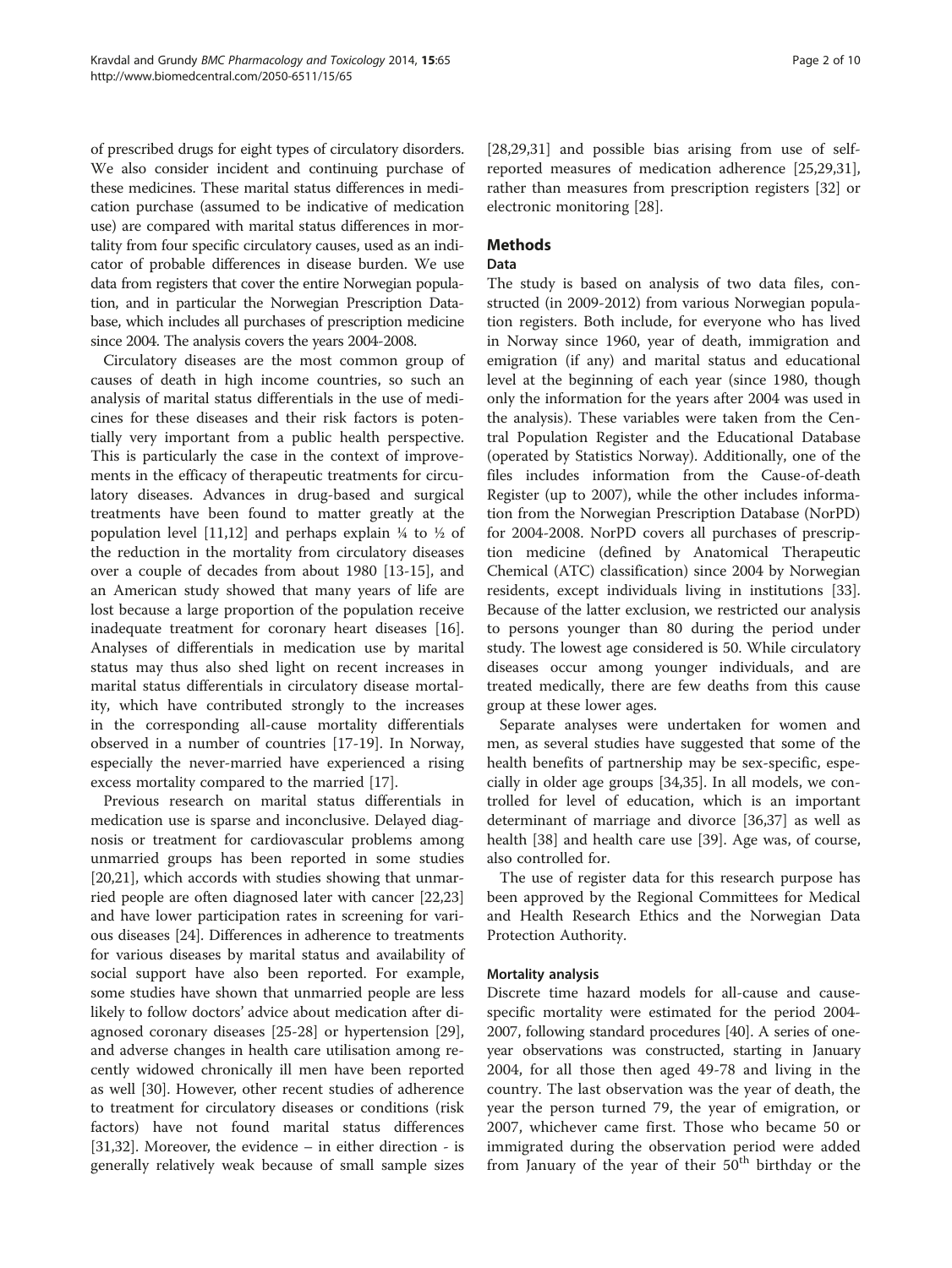year after immigration, respectively. Observations were excluded if the person lived temporarily abroad at the beginning of the year. Logistic models were estimated from all remaining observations. In total, there were 35,174 deaths within 2,602,246 person-years of observation among men and 23,970 deaths within 2,693,670 person-years of observation among women. Table 1 shows the distribution of these by marital status.

The specific causes of death considered are ischemic heart diseases (ICD-10 codes I00-I25), other heart diseases (I26-I52), cerebrovascular diseases (I60-I69) and all other circulatory diseases (other I00-I99).

#### Analyses of medicine purchases: prevalence, incidence and discontinuation

In the analysis of drug purchases we considered eight groups of drugs, defined by Kuo et al. [[41\]](#page-8-0) as indicating treatment for specific disorders. These disorders were (ATC codes shown in notes to Table [2\)](#page-3-0): i) coronary and peripheral vascular diseases treated with platelet aggregation inhibitors, ii) coronary and peripheral vascular diseases treated with anticoagulants, iii) hypertension without any diagnosed heart disease, iv) hyperlipedemia, v) arrhythmic cardiac diseases, vi) angina, vii) congestive heart failure (usually in combination with hypertension), and viii) other ischemic heart diseases (usually in combination with hypertension). The analysis included three steps. First, logistic models for the chance of purchasing certain drugs at least once during 2004-2008 (i.e. prevalence of medication purchase and, presumably, use) were estimated, conditional on living in the country at the beginning and end of that period. There were 579,218 observations for men and 620,911 for women.

In the second step, discrete-time hazard models for the chance of starting to purchase the specific type of drug (i.e. incidence) were estimated for those who did not use it in 2004. More specifically, one-year observations from 2005 were created conditioned on the individual being of age 50-79 that year, being alive both at the start and the end of the year and not yet having

Similarly, in the third step, discrete-time hazard models for discontinuing the purchase of the medicine were estimated. One-year observations from 2005 were created conditioned on the individual being of age 50-79 that year, being alive both at the start and the end of the year, having purchased the medicine at least once during the preceding year, but having had no earlier discontinuation of the purchase of that medicine (i.e. the individual has either purchased the medicine in every year from 2004 to the preceding year, or started in 2005 or later and kept purchasing until at least the previous year). The outcome variable was whether the drug was purchased at least once during the year. For simplicity, the signs of the effects are reversed in the tables and can thus be interpreted as effects on continuation rather than discontinuation.

#### Results

## Marital status differences in mortality from circulatory diseases

Mortality from circulatory disease was more than twice as high among the never-married as among the married for both men and women. For all circulatory diseases combined the odds ratio for men was 2.11 (95% CI 1.99- 2.23) and that for women 2.37 (2.15-2.61). Odds ratios for men and women varied between 1.94 and 2.84 across the four main sub-categories of circulatory diseases considered (Table [2\)](#page-3-0). For men the estimates were 1.93-2.52 for the divorced and 1.51-1.75 for the widowed. Similar results were seen for women, with odds ratios of 1.63- 2.14 for the divorced, and 1.44-1.66 for the widowed.

## Associations between marital status and purchase of medication 2004-2008

Never-married men and women were generally less likely than the married to purchase medicine for circulatory disorders (Table [2](#page-3-0) and signs shown in Panel A of Table [3](#page-4-0)). The only exceptions were that there was no significant

Table 1 Number of deaths and person-years of exposure in the mortality analysis of women and men aged 50-79 in 2004-2007, by marital status

|                                                | Never-married | <b>Married</b> | Widowed | Divorced/separated |
|------------------------------------------------|---------------|----------------|---------|--------------------|
| Men                                            |               |                |         |                    |
| Number of deaths from all causes               | 5325          | 19995          | 3321    | 6533               |
| Number of deaths from all circulatory diseases | 1679          | 6031           | 1145    | 2025               |
| Person-years of exposure                       | 277508        | 1818415        | 99705   | 406618             |
| Women                                          |               |                |         |                    |
| Number of deaths from all causes               | 2027          | 10515          | 7490    | 3938               |
| Number of deaths from all circulatory diseases | 509           | 2248           | 2262    | 829                |
| Person-years of exposure                       | 175001        | 1670393        | 400626  | 447650             |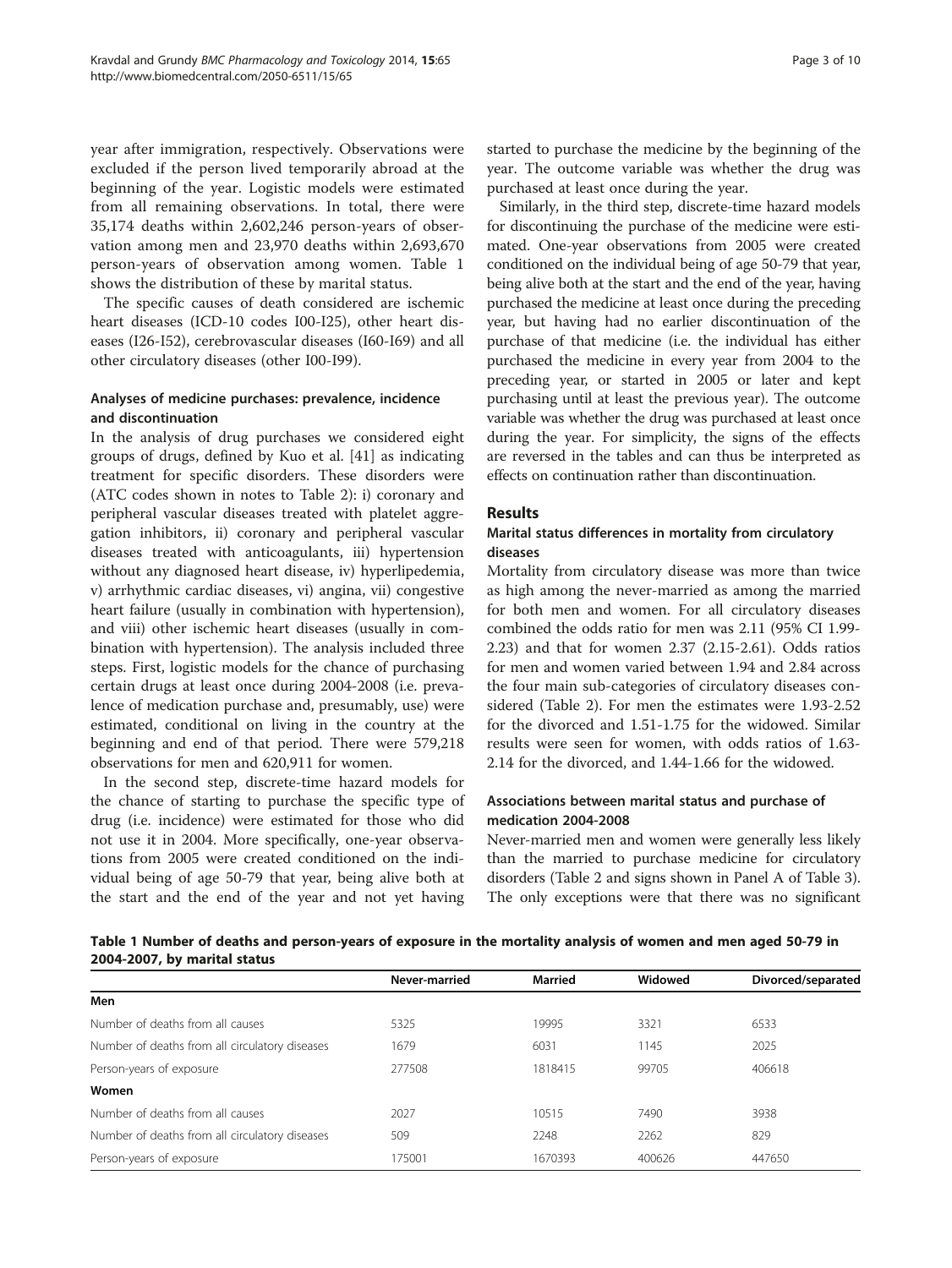<span id="page-3-0"></span>Table 2 Effects of marital status on all-cause and cause-specific mortality (ICD-10 codes in parentheses) 2004-2007<sup>a</sup> and the chance of purchasing various types of medicines for circulatory disorders 2004-2008 among women and men aged 50-79<sup>b</sup>

|                               |                                                                          | <b>Effects of marital status</b><br>(with 95% confidence intervals) |                                                                   |                                                 | Number of deaths<br>or persons<br>purchasing<br>the medicines |
|-------------------------------|--------------------------------------------------------------------------|---------------------------------------------------------------------|-------------------------------------------------------------------|-------------------------------------------------|---------------------------------------------------------------|
|                               |                                                                          | Never-married                                                       | Widowed                                                           | Divorced/<br>separated                          |                                                               |
| Men                           |                                                                          |                                                                     |                                                                   |                                                 |                                                               |
| Mortality from                | All causes                                                               |                                                                     | 2.05*** (1.98-2.11) 1.56*** (1.50-1.62) 1.96*** (1.91-2.02)       |                                                 | 35174                                                         |
|                               | All circulatory diseases (I00-I99)                                       |                                                                     | 2.11*** (1.99-2.23) 1.65*** (1.54-1.75) 2.08*** (1.97-2.18)       |                                                 | 10880                                                         |
|                               | Ischemic heart diseases (I20-I25)                                        |                                                                     | 1.94*** (1.80-2.10) 1.67*** (1.52-1.82) 1.93*** (1.80-2.07)       |                                                 | 5737                                                          |
|                               | Other heart diseases (126-152)                                           |                                                                     | 2.71*** (2.39-3.08) 1.63*** (1.52-1.82) 2.52*** (2.24-2.85)       |                                                 | 1809                                                          |
|                               | Cerebrovascular diseases (I60-I69)                                       |                                                                     | $1.99***$ (1.75-2.26) $1.51***$ (1.31-1.74) $2.07***$ (1.84-2.33) |                                                 | 2066                                                          |
|                               | Other circulatory diseases                                               |                                                                     | 2.13*** (1.81-2.50) 1.75*** (1.46-2.10) 2.11*** (1.82-2.10)       |                                                 | 1268                                                          |
| Purchase of medication<br>for | Coronary and peripheral vascular<br>diseases, antiplatelet <sup>c</sup>  | $0.70***$ (0.68-0.73) 1.00 (0.95-1.05)                              |                                                                   | 1.02 (0.99-1.05)                                | 42780                                                         |
|                               | Coronary and peripheral vascular<br>diseases, anticoagulant <sup>a</sup> | $0.88***$ (0.85-0.91) 1.04* (1.00-1.08)                             |                                                                   | $1.03***$ $(1.00-1.06)$                         | 59898                                                         |
|                               | Hypertension <sup>e</sup>                                                | $0.98(0.95 - 1.01)$                                                 | $1.10***$ $(1.06-1.15)$                                           | $0.97***$ (0.94-0.99)                           | 56019                                                         |
|                               | Hyperlipedemia <sup>t</sup>                                              |                                                                     | $0.69***$ (0.68-0.71) $0.95***$ (0.93-0.98)                       | $0.89***$ (0.87-0.90)                           | 185023                                                        |
|                               | Anti-arrhythmic cardiac diseases <sup>9</sup>                            | 1.02 (0.97-1.08)                                                    |                                                                   | $1.09***$ $(1.03-1.16)$ $1.09***$ $(1.04-1.14)$ | 18204                                                         |
|                               | Ischemic heart diseases/anginah                                          | $0.75***$ (0.73-0.78) 0.98 (0.94-1.02)                              |                                                                   | $0.99$ $(0.97 - 1.02)$                          | 65918                                                         |
|                               | Congestive heart failure/hypertension'                                   | $0.92***$ (0.90-0.94)                                               | $1.10***$ (1.07-1.32) 0.96*** (0.95-0.98)                         |                                                 | 195657                                                        |
|                               | Other ischemic heart diseases/hypertension <sup>1</sup>                  |                                                                     | $0.88***$ (0.86-0.90) $1.08***$ (1.05-1.11) $0.96***$ (0.94-0.97) |                                                 | 198133                                                        |
| Women                         |                                                                          |                                                                     |                                                                   |                                                 |                                                               |
| Mortality from                | All causes                                                               |                                                                     | 2.05*** (1.95-2.15) 1.40*** (1.35-1.44) 1.70*** (1.64-1.77)       |                                                 | 23970                                                         |
|                               | All circulatory diseases (I00-I99)                                       |                                                                     | 2.37*** (2.15-2.61) 1.53*** (1.44-1.62) 1.83*** (1.69-1.98)       |                                                 | 5848                                                          |
|                               | Ischemic heart diseases (I20-I25)                                        |                                                                     | 2.38*** (2.05-2.77) 1.44*** (1.31-1.59) 1.80*** (1.59-2.04)       |                                                 | 2323                                                          |
|                               | Other heart diseases (126-152)                                           |                                                                     | 2.84*** (2.30-3.50) 1.66*** (1.44-1.90) 2.14*** (1.79-2.56)       |                                                 | 1163                                                          |
|                               | Cerebrovascular diseases (I60-I69)                                       |                                                                     | 2.18*** (1.82-2.61) 1.51*** (1.35-1.69) 1.63*** (1.40-1.91)       |                                                 | 1678                                                          |
|                               | Other circulatory diseases                                               |                                                                     | 1.94*** (1.43-2.64) 1.63*** (1.36-1.95) 1.91*** (1.36-1.95)       |                                                 | 684                                                           |
| Purchase of medication<br>for | Coronary and peripheral vascular diseases,<br>antiplatelet c             |                                                                     | $0.84***$ (0.78-0.90) $1.12***$ (1.08-1.16) $1.24***$ (1.19-1.29) |                                                 | 22058                                                         |
|                               | Coronary and peripheral vascular diseases,<br>anticoagulant <sup>d</sup> |                                                                     | $0.92***$ (0.88-0.96) $1.07***$ (1.04-1.10) $1.08***$ (1.05-1.11) |                                                 | 51264                                                         |
|                               | Hypertension <sup>e</sup>                                                | $0.96*$ (0.93-1.00)                                                 |                                                                   | $1.03***$ (1.01-1.06) 0.94*** (0.92-0.97)       | 58882                                                         |
|                               | Hyperlipedemia <sup>r</sup>                                              |                                                                     | $0.78***$ (0.77-0.81) $0.95***$ (0.94-0.97) $0.92***$ (0.91-0.94) |                                                 | 175477                                                        |
|                               | Anti-arrhythmic cardiac diseases <sup>9</sup>                            | $1.00(0.92 - 1.09)$                                                 |                                                                   | $1.08***$ (1.03-1.13) $1.07**$ (1.01-1.14)      | 11746                                                         |
|                               | Ischemic heart diseases/angina <sup>n</sup>                              |                                                                     | $0.85***$ (0.82-0.89) 1.11*** (1.08-1.13) 1.20*** (1.16-1.23)     |                                                 | 52641                                                         |
|                               | Congestive heart failure/hypertension'                                   |                                                                     | $0.95***$ (0.93-0.97) $1.07***$ (1.06-1.09) 0.99 (0.97-1.01)      |                                                 | 203305                                                        |
|                               | Other ischemic heart diseases/hypertension <sup>)</sup>                  |                                                                     | 0.87*** (0.85-0.89) 1.03*** (1.01-1.04) 0.94*** (0.92-0.95)       |                                                 | 187899                                                        |

a<br>Piscrete-time hazard models are estimated. The models also include age (in five-year groups), year (in one-year groups), and educational level (in five categories).  $*$ p < 0.10;  $**$ p < 0.05;  $***$ p < 0.01.

bLogistic models for the chance of purchasing the medicines are estimated. The models also include age (in five-year groups) and educational level (in five categories). Medicines are grouped as in Kuo et al. [[41](#page-8-0)]. See details in notes c-j.

ATC codes B01AC, C04AD03 (except B01AC06, B01AC08, B01AC09, B01AC11, B01AC15, B01AC19, B01AC21).

d ATC codes B01AA, B01AB, B01AD, B01AX.

e ATC codes C02AA02, C02AB02, C02AC, C02BA, C02BB, C02CA, C02CC, C02DA, C02DB, C02DD, C02DG, C03AA, C03AB, C03AX, C03DA, C03DB, C02L.

f ATC codes C10AA, C10AB, C10AC, C10AD, C10AX, C10BA, C10BX.

g ATC codes C01AA, C01BA, C01BB, C01BC, C01BD, C01BG, C01EB10.

<sup>h</sup>ATC codes C01DA, C01DX16.

i ATC codes C01CA07, C01CE01, C01CE02, C01EB09, C03CA, C03CB, C03CC, C09AA, C09BA, C09BB, C09CA, C09DA, C09DB.

.<br>ATC codes C07AA, C07AB, C07AG, C07BA, C07BB, C07BG, C07CA, C07CB, C07CG, C07DA, C07DB, C07EA, C07FB, C07FB, C08CA, C08CX, C08DA, C08DB, C08EA, C08EX, C08GA.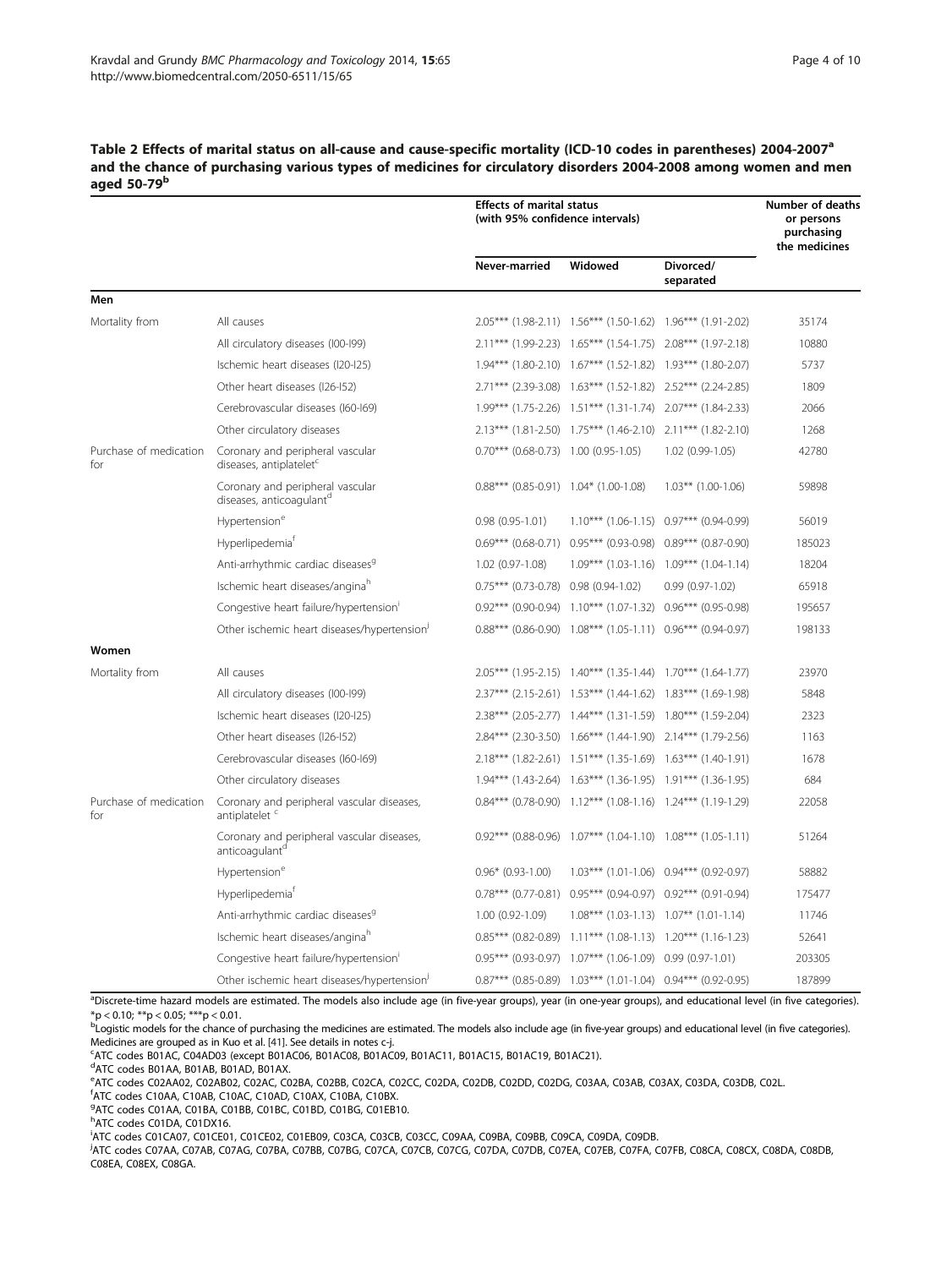<span id="page-4-0"></span>

| Table 3 Sign and significance $(+$ and - meaning $p < 0.10$ ; $++$ and $-$ meaning $p < 0.05$ ; $+++$ and $-$ - meaning $p < 0.01$ ) of |
|-----------------------------------------------------------------------------------------------------------------------------------------|
| effects of marital status on the chance of purchasing medicine in 2004-2008, the chance of starting to purchase                         |
| medicine 2005-2008, and the chance of continuing with the medicine purchases 2005-2008                                                  |

|                                                                               |              | Men<br>Never-<br>married                                                                                               | Widowed | Divorced/<br>separated                                                                                                                                                                                                                                                                                                                                                                       | Women<br>Never-<br>married | Widowed | Divorced/<br>separated   |
|-------------------------------------------------------------------------------|--------------|------------------------------------------------------------------------------------------------------------------------|---------|----------------------------------------------------------------------------------------------------------------------------------------------------------------------------------------------------------------------------------------------------------------------------------------------------------------------------------------------------------------------------------------------|----------------------------|---------|--------------------------|
| Panel A: Purchase of medicine in 2004-2008 (signs as in estimates in Table 2) |              |                                                                                                                        |         |                                                                                                                                                                                                                                                                                                                                                                                              |                            |         |                          |
| Coronary and peripheral vascular diseases, antiplatelet                       |              | - - -                                                                                                                  |         |                                                                                                                                                                                                                                                                                                                                                                                              | $  -$                      | $++$    | $+ + +$                  |
| Coronary and peripheral vascular diseases, anticoagulant                      |              | - - -                                                                                                                  | $^{+}$  | $+ +$                                                                                                                                                                                                                                                                                                                                                                                        | $- - -$                    | $++$    | $+ + +$                  |
| Hypertension                                                                  |              |                                                                                                                        | $++$    | $  -$                                                                                                                                                                                                                                                                                                                                                                                        |                            | $++$    | $ -$                     |
| Hyperlipedemia                                                                |              | - - -                                                                                                                  | $ -$    | $- - -$                                                                                                                                                                                                                                                                                                                                                                                      | - - -                      | $- - -$ | - - -                    |
| Anti-arrhythmic cardiac diseases                                              |              |                                                                                                                        | $+ +$   | $+ +$                                                                                                                                                                                                                                                                                                                                                                                        |                            | $+ + +$ | $+ +$                    |
| IHD/Angina                                                                    |              | $  -$                                                                                                                  |         |                                                                                                                                                                                                                                                                                                                                                                                              | $  -$                      | $+ + +$ | $+ + +$                  |
| Congestive heart failure/hypertension                                         |              | - - -                                                                                                                  | $+ + +$ | $ -$                                                                                                                                                                                                                                                                                                                                                                                         | $ -$                       | $+ + +$ |                          |
| Other IHD/hypertension                                                        |              | - - -                                                                                                                  | $++$    | $\frac{1}{2} \frac{1}{2} \frac{1}{2} \frac{1}{2} \frac{1}{2} \frac{1}{2} \frac{1}{2} \frac{1}{2} \frac{1}{2} \frac{1}{2} \frac{1}{2} \frac{1}{2} \frac{1}{2} \frac{1}{2} \frac{1}{2} \frac{1}{2} \frac{1}{2} \frac{1}{2} \frac{1}{2} \frac{1}{2} \frac{1}{2} \frac{1}{2} \frac{1}{2} \frac{1}{2} \frac{1}{2} \frac{1}{2} \frac{1}{2} \frac{1}{2} \frac{1}{2} \frac{1}{2} \frac{1}{2} \frac{$ | $- - -$                    | $++$    | $- - -$                  |
| Panel B: Starting and continuing purchase of medicine 2005-2008 <sup>a</sup>  |              |                                                                                                                        |         |                                                                                                                                                                                                                                                                                                                                                                                              |                            |         |                          |
|                                                                               | Start        | $- - -$                                                                                                                |         | $+ + +$                                                                                                                                                                                                                                                                                                                                                                                      | - - -                      | $+ + +$ | $+ + +$                  |
| Coronary and peripheral vascular diseases, antiplatelet                       | Continuation | $+ +$                                                                                                                  |         |                                                                                                                                                                                                                                                                                                                                                                                              | $+ + +$                    |         | $+ + +$                  |
|                                                                               | Start        | $- - -$                                                                                                                |         | $+ + +$                                                                                                                                                                                                                                                                                                                                                                                      |                            | $+ + +$ | $++$                     |
| Coronary and peripheral vascular diseases, anticoagulant                      | Continuation |                                                                                                                        |         | $- - -$                                                                                                                                                                                                                                                                                                                                                                                      | $^{+}$                     |         |                          |
|                                                                               | Start        |                                                                                                                        | $+ + +$ |                                                                                                                                                                                                                                                                                                                                                                                              | $\overline{\phantom{a}}$   | $+ +$   | $\overline{\phantom{a}}$ |
| Hypertension                                                                  | Continuation | $+ + +$                                                                                                                |         | $\frac{1}{2} \left( \frac{1}{2} \right) \left( \frac{1}{2} \right) \left( \frac{1}{2} \right)$                                                                                                                                                                                                                                                                                               | $+ +$                      |         | $- - -$                  |
|                                                                               | Start        | $- - -$                                                                                                                |         |                                                                                                                                                                                                                                                                                                                                                                                              | - - -                      | $ -$    |                          |
| Hyperlipedemia                                                                | Continuation | $  -$                                                                                                                  | - - -   | $  -$                                                                                                                                                                                                                                                                                                                                                                                        |                            | $- - -$ | - - -                    |
|                                                                               | Start        |                                                                                                                        | $++ +$  | $+ + +$                                                                                                                                                                                                                                                                                                                                                                                      |                            | $+ + +$ | $+ + +$                  |
| Anti-arrhythmic cardiac diseases                                              | Continuation | $+ + +$                                                                                                                |         | $ -$                                                                                                                                                                                                                                                                                                                                                                                         |                            |         |                          |
| IHD/Angina                                                                    | Start        | $\frac{1}{2} \left( \frac{1}{2} \right) = \frac{1}{2} \left( \frac{1}{2} \right)$                                      |         |                                                                                                                                                                                                                                                                                                                                                                                              | $  -$                      | $+ + +$ | $+ + +$                  |
|                                                                               | Continuation | $+ + +$                                                                                                                |         |                                                                                                                                                                                                                                                                                                                                                                                              | $+ + +$                    | $+$     |                          |
| Congestive heart failure/hypertension                                         | Start        | $\frac{1}{2} \left( \frac{1}{2} \right) \frac{1}{2} \left( \frac{1}{2} \right) \frac{1}{2} \left( \frac{1}{2} \right)$ | $+ + +$ | $+ + +$                                                                                                                                                                                                                                                                                                                                                                                      |                            | $++$    | $+ +$                    |
|                                                                               | Continuation | $\frac{1}{2} \left( \frac{1}{2} \right) \frac{1}{2} \left( \frac{1}{2} \right) \frac{1}{2} \left( \frac{1}{2} \right)$ | $- - -$ | $\frac{1}{2} \frac{1}{2} \frac{1}{2} \frac{1}{2} \frac{1}{2} \frac{1}{2} \frac{1}{2} \frac{1}{2} \frac{1}{2} \frac{1}{2} \frac{1}{2} \frac{1}{2} \frac{1}{2} \frac{1}{2} \frac{1}{2} \frac{1}{2} \frac{1}{2} \frac{1}{2} \frac{1}{2} \frac{1}{2} \frac{1}{2} \frac{1}{2} \frac{1}{2} \frac{1}{2} \frac{1}{2} \frac{1}{2} \frac{1}{2} \frac{1}{2} \frac{1}{2} \frac{1}{2} \frac{1}{2} \frac{$ | - - -                      | $- - -$ | $  -$                    |
|                                                                               | Start        | $- - -$                                                                                                                | $+ + +$ | $+ + +$                                                                                                                                                                                                                                                                                                                                                                                      | $- - -$                    | $+ + +$ | $+ +$                    |
| Other IHD/hypertension                                                        | Continuation |                                                                                                                        | $ -$    | $ -$                                                                                                                                                                                                                                                                                                                                                                                         |                            |         | - - -                    |

a<br>Tiscrete-time hazard models are estimated. The models also include age (in five-year groups), year (in one-year groups), and educational level (in five categories).

association between being never-married and purchasing medicine for hypertension (alone) or arrhythmic diseases. For both sexes, the sharpest negative effects were seen with respect to drugs for hyperlipidemia.

Among divorced men and women, the purchase of four types of medicine was lower than in the married reference group. These were medication for hypertension (alone), hyperlipidemia, heart failure (among men), and ischemic heart disease. On the other hand, three types of medicine were purchased to a larger extent by the divorced than the married, for one or both sexes: medicine for coronary and peripheral vascular diseases (antiplatelet as well as anticoagulant treatment), arrhythmic diseases and angina. However, with two exceptions (1.20 and 1.24), the positive estimates were not above 1.10.

The widowed were, on the whole, more likely than the married to purchase medicine for circulatory disorders. There was only one negative relationship: the use of medicine for hyperlipidemia. Relationships with respect to several other disorders were positive: hypertension, arrhythmic diseases, heart failure and ischemic heart disease for both sexes and coronary and peripheral vascular diseases and angina for women. Again, the positive relationships were not large; all effects were smaller than 1.12.

## Associations between marital status and starting and continuing drug purchase

The lower chance of purchasing medicine among the never-married reflects a lower chance of making a first purchase (Table 3, Panel B). Once initiated, the chance of continuing to purchase the medication was significantly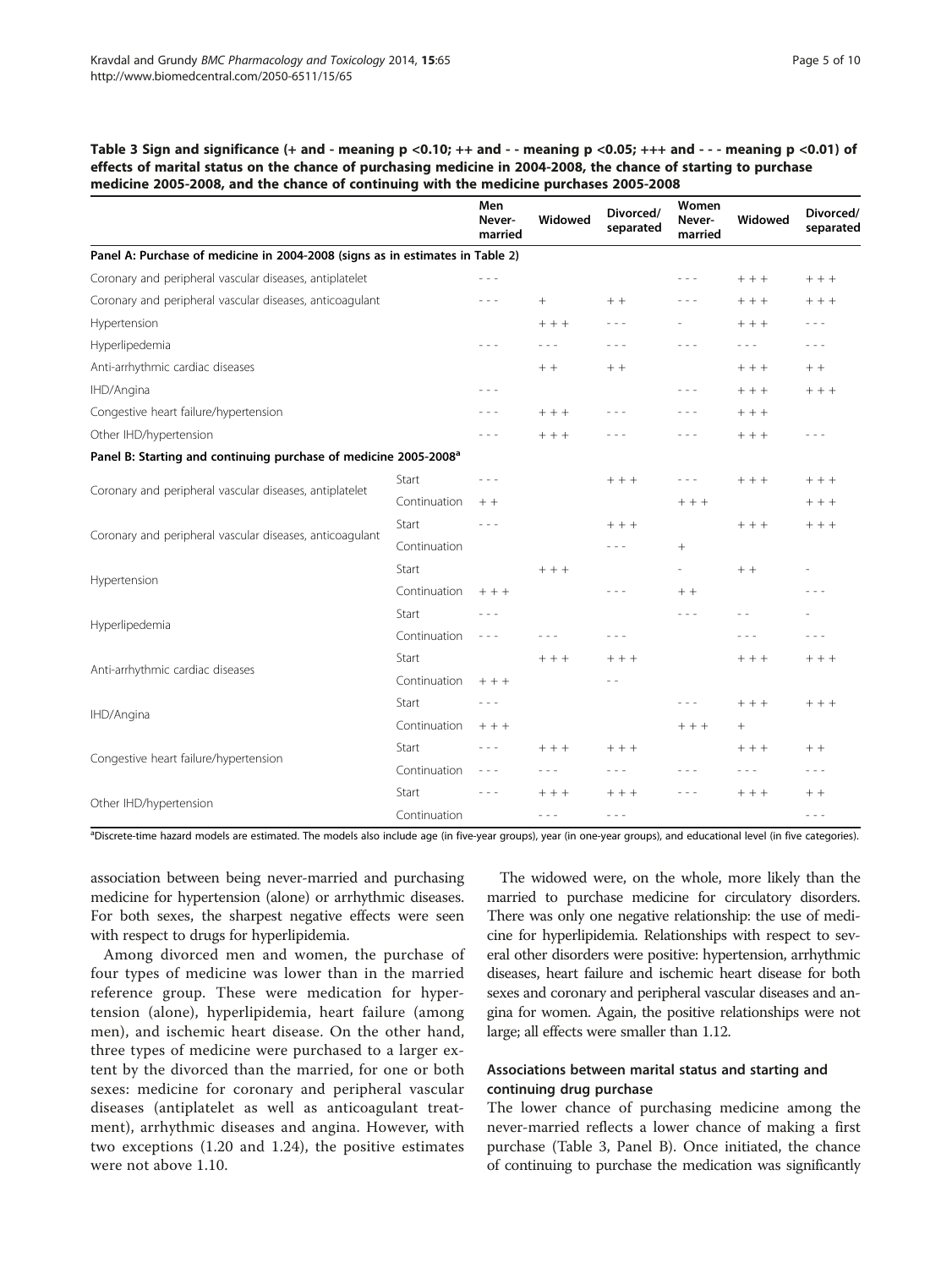higher than (at a 5% level) or as high among the nevermarried as the married for several disorders, exceptions being heart failure and, for men, hyperlipedemia.

For the divorced, who generally purchased about as much medicine for circulatory disorders as the married, there is an almost opposite pattern. Their chance of starting to purchase medicine was quite high. This was seen for several types of medicine for both men and women, and no effect runs in the other direction. On the other hand, they had a relatively low probability of continuing to purchase several types of the medicines considered, and there was only one example of the opposite.

The pattern for the widowed was similar to that for the divorced: there were several positive associations with the chance of starting to purchase medicine and one negative (as opposed to none for the divorced), and there was no positive association with the chance of continuing the purchases (as opposed to one for the divorced) and several negative ones. However, there were fewer of the latter associations (five in total, for three different conditions, as opposed to 10 in total for the divorced), so on the whole, the widowed appear to be less different from the married than are the divorced.

## **Discussion**

These results show, consistent with other studies, large marital status variations in mortality from circulatory diseases with the highest risks, relative to married people, for the never-married followed by the divorced and then the widowed. Overall, in the age group considered here (50-79), the unmarried had rates of mortality from circulatory diseases 1.4-2.8 times higher than those of the married. However, never-married people in particular purchased less of the medicines that are typically used after such a circulatory disease has been diagnosed or risk factors for it identified. This was primarily because of a significantly lower chance of first purchase of most of these medicines The picture is more mixed for the divorced and widowed, who purchased less of some of these medicines but more of others, though the difference in the latter direction, which was seen especially among the widowed, was quite small (but statistically significant). In contrast to the never-married, the chances of starting to purchase these medicines were as least as high among the divorced and widowed as among married people, but adherence rates thereafter, indicated by continuing medication purchases, were lower (especially among the divorced).

We assume that purchases of medication are good measures of actual use of medication, and therefore refer to use in the remaining discussion. To the extent that there is a difference between purchase and use, it would seem likely, if anything, that the unmarried might be less inclined than the married to use the purchased medication, because of the lack of social support and control by a spouse that is further discussed below. If so, marital status differences in actual use may be more pronounced than suggested by our analysis of purchases.

## Interpretations of the observed patterns: underuse of medication?

To draw conclusions about underuse of medicine one should ideally compare actual use with need or recommended use. Unfortunately, we lack information on the actual prevalence and severity of the various circulatory disorders (and associated risk factors), which would be good indications of the need, and must instead compare differences in medication purchase, reflecting medication use, with those in mortality. As mentioned, one of our key findings is that the never-married use less medicine than the married for all disorders considered except a few. In theory, it is possible that they also *need* less of these medicines, despite their much higher mortality from all circulatory disease groups (and thus presumably also from the disorders under consideration). Let us assume that they to a larger extent than the married suffer from the most severe types of each of these disorders, but have a lower prevalence of the less severe types for which medication is nevertheless recommended. Then, even if they take medicine in accordance with recommendations or needs (i.e. no underuse), they could end up using less medicine than the married and have higher mortality. In other words, low usage coupled with high mortality does not necessarily mean underuse.

However, this situation seems improbable especially as there are common risk factors for many less and more serious conditions and evidence from numerous studies points to a higher, rather than lower, prevalence of circulatory diseases and associated risk factors among the unmarried than the married. More specifically, it has been shown that the unmarried have higher cholesterol levels than the married [[42](#page-8-0)], higher prevalence of diabetes [\[43,44](#page-8-0)], and higher blood pressure [[42,45](#page-8-0)-[47](#page-8-0)], although other studies do not point so clearly in this direction [[48](#page-8-0)[-52\]](#page-9-0). A modest excess prevalence of stroke among the unmarried has also been reported [[52,53\]](#page-9-0), as well as an excess prevalence of heart failure [\[54](#page-9-0)]. Consistent with this, other studies have reported that lifestyle factors associated with higher circulatory disease risks are less common among married people. In particular, the unmarried are more likely than the married to be physically inactive [\[42,49,50\]](#page-8-0) (but see [\[55](#page-9-0)] for an opposite result), to be obese [\[49,50](#page-8-0)[,56](#page-9-0)], (but see [\[55\]](#page-9-0) for an opposite result) to have a high intake of sodium [\[46\]](#page-8-0), to eat more fast food [[55](#page-9-0)] and to smoke [\[42,43,49\]](#page-8-0).

Theoretically, the never-married could also have a lower prevalence of both the more and the less severe types of any disorder - thus taking less medicine even without any underuse - and still have a strong mortality disadvantage because of less adequate use of other types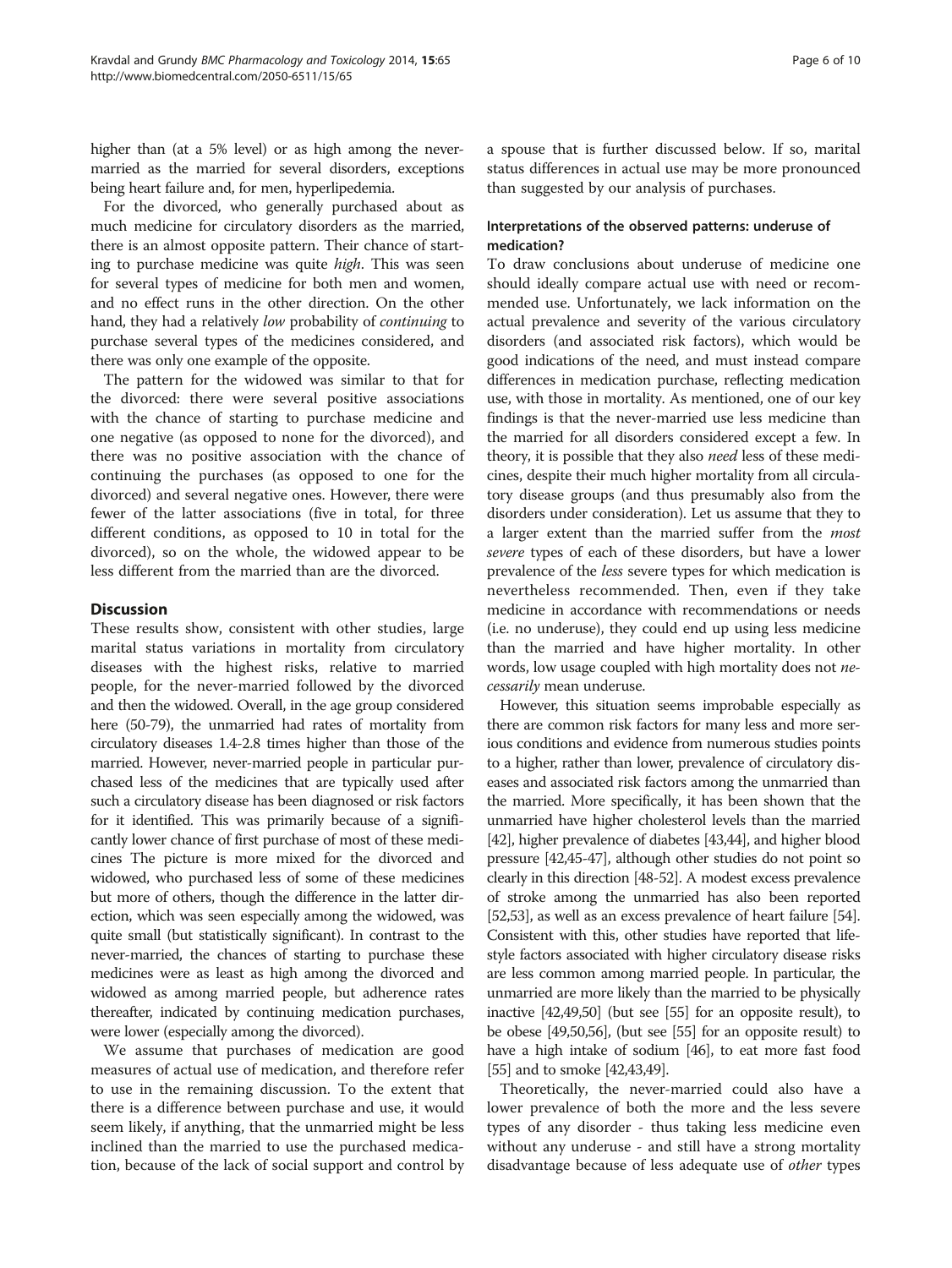of treatment, such as angioplasty or bypass surgery. However, a study by Bearden et al. [\[57\]](#page-9-0) that addressed the latter issue did not show any relationship between marital status and these kinds of surgical interventions. To conclude, we think the most plausible interpretation of our findings is that the unmarried, and especially the never-married, suffer from circulatory disorders to a larger extent than the married and therefore have a greater need for medication, but that they are on the whole less likely than the married to take the medication they need, which adds further to their mortality disadvantage.

If the unmarried are particularly inclined to use less medicine than recommended or needed for their circulatory disorders, the implications for mortality depend on whether this underuse is most pronounced with respect to the less severe or the more severe types of the disorder. The use of statins (for hyperlipidemia) may serve as a particularly relevant example. This drug is used both as primary prevention (i.e. in the absence of actual circulatory diseases and even at rather low cholesterol levels if other risk factors are identified) and secondary prevention (i.e. when a circulatory disease is diagnosed and presumably treated). The efficacy of this primary prevention has been highly disputed, though a recent Cochrane review pointed towards a mortality reduction [\[58\]](#page-9-0), which would justify continuation of the practice. We have found that the married use more of this medicine than all groups of unmarried, despite the evidence summarised above that suggests higher cholesterol levels for the unmarried and thus more need for this medicine. Hypothetically, however, it could be that use of statins among the unmarried for the purposes of secondary prevention is consistent with their needs – and so higher than use among the marriedwhereas use for the purposes of primary prevention is much lower. Such a pattern would have fewer implications for mortality risks than a lower than recommended use for secondary prevention.

Finally, it should be noted that, if the unmarried to a larger extent than the married take too little medicine compared to their needs, they may of course still use somewhat more medicine per person. For example, we have found that some groups of unmarried use more medicine for arrhythmic diseases than the married, and no group less, which may reflect that there is a particularly large difference between the married and the unmarried in the actual prevalence of that disorder. The fact that mortality from "cardiovascular diseases other than ischemic heart diseases" varies particularly much according to marital status lends some support to this idea. Similarly, the unmarried use more diuretics for heart failure (a subgroup of medicines for that disease and not shown in the tables), alone or in combination with other medicine, and this may indicate a relatively high prevalence of right-sided heart failure, which may be linked to chronic obstructive pulmonary disease and thus smoking – the latter being more common among the unmarried according to some studies as already noted [\[42,43,49\]](#page-8-0).

## Factors underlying the differentials in use, and likely underuse, of medication

As mentioned above, studies of marital status differences in health and mortality consistently refer to economic benefits of marriage and the important role played by spouses in providing social support and exerting social control [\[5-7](#page-8-0)]. Such factors are thought to affect the disease or accident incidence - through lifestyle (including the use of explicit preventive strategies) - as well as the availability of care, use of medical treatment and other factors of importance for the further development of the diseases. The pathway of special relevance given our perspective is that a spouse's encouragement and monitoring – but perhaps not the more favourable economic position of the married may affect the chance of seeking a consultation, receiving a diagnosis (or identifying risk factors) and prescription, cashing the initial prescription, and seeking and cashing further prescriptions. The reason for the probably modest importance of economic resources is that costs of prescriptions are typically not very high and for those with chronic diseases, there are subsidies as well as a cap on total annual expenses in Norway.

The evidence on such causal pathways is not large, but some studies of cardiovascular diseases suggest that spouses may encourage attendance at screening, prompt consultation after onset of symptoms or otherwise increase the chance of an early diagnosis [[20,21\]](#page-8-0). Consistent with this, other studies have shown that the unmarried are often diagnosed later with cancer [\[22,23](#page-8-0)] and have lower participation rates in screening for various diseases [[24](#page-8-0)]. Some, but not all, earlier investigations have also shown a poorer treatment adherence among the unmarried – within rather small patient samples and often based on self-reporting of drug use [[26](#page-8-0)-[28,31,32,](#page-8-0)[59](#page-9-0)], see details in Introduction. One recent very large study found no differences between partnered and unpartnered women in reported use of common medications for IHD two years after first hospital admission for this condition [[60](#page-9-0)], but it may be that differences in adherence are less marked for severe conditions which have resulted in acute admissions.

In the absence of a spouse, children may play a similar role in supporting consultation and treatment adherence, and as fewer of the never-married than the widowed or divorced have children, this might account for some of the differences we found between groups of the unmarried when it comes to the chance of using and starting to use the medicines for circulatory disorders. However there is little evidence from previous studies on this issue. Another possible reason for these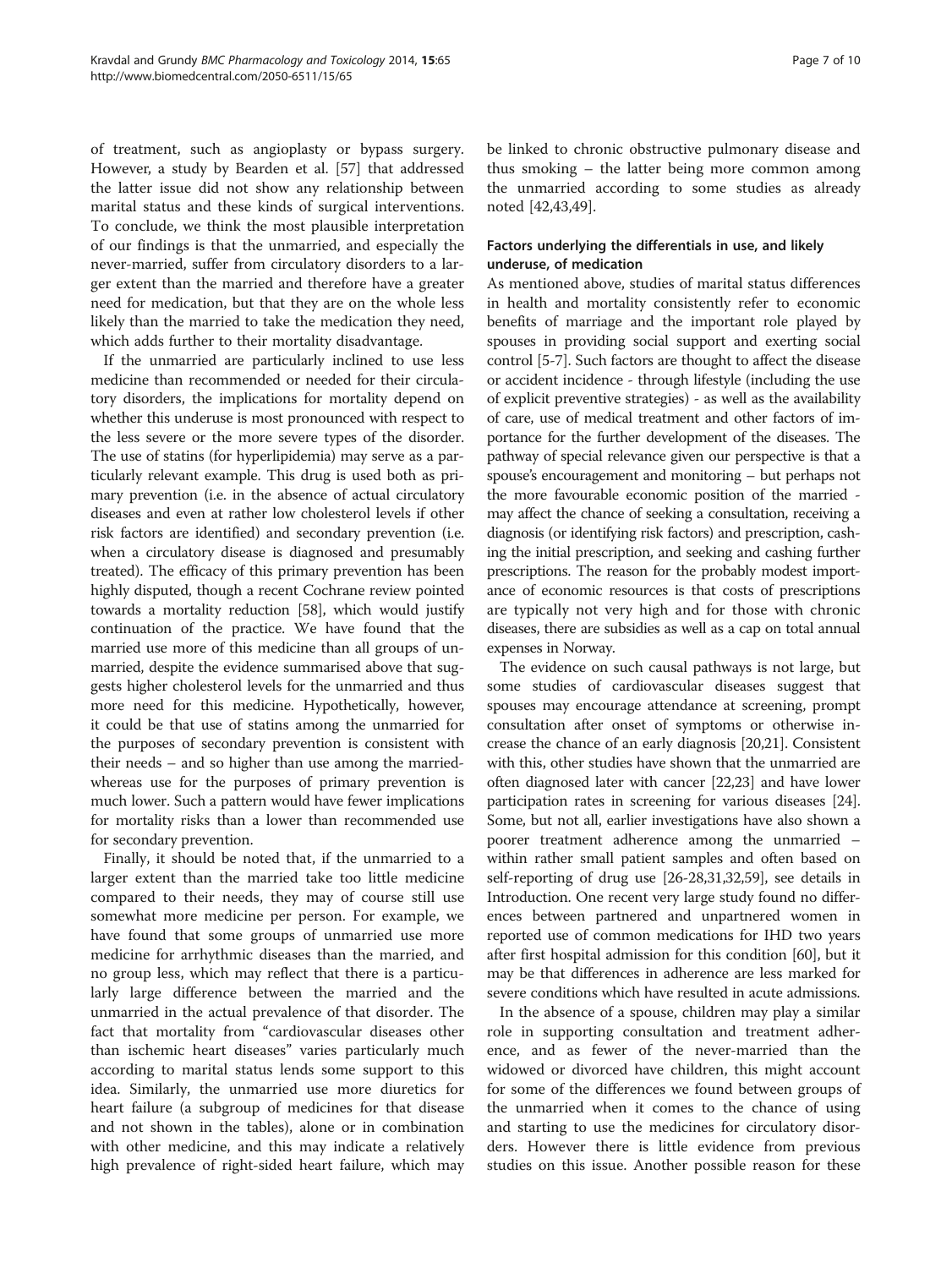<span id="page-7-0"></span>differences between the never-married and formerly married is that the latter may persist with habits of health care seeking developed during their married life, though it is harder to understand why they are more inclined to discontinue the use of medicines.

#### Limitations and strengths of the analysis

The study has some limitations, the most important being the lack of information on actual disorders as discussed above. Furthermore, formal marital status does not tell us the full story about actual living arrangements. Some of the unmarried live in cohabiting unions (currently 29% in the age group 45-66 and 10% in the age group 67-79, according to Statistics Norway [\[61](#page-9-0)]), and if cohabitants use medicine to a larger extent than the unmarried who live alone and do not have a partner, the difference between the latter and the married will be even larger than the estimated difference between the unmarried and the married that we report. Some authors have shown that the lower prevalence of circulatory diseases or their risk factors among the married is restricted to those having a good marriage, whereas those in a poor marriage are in a worse position than the single [\[51](#page-8-0)[,62,63\]](#page-9-0). With register data, it is of course impossible to consider the quality of the marriage. We also lacked data on other possibly relevant confounders, mediators or moderators such as lifestyle factors, values, prior health status or indicators of socio-economic status other than education.

Additionally, NorPD does not include drug purchases for individuals in health care institutions. Since the unmarried are more likely to be institutionalized, the actual use of medicine in this group may not be quite as modest compared to the married as indicated by our estimates. However, this bias must be small, as the analysis only includes persons younger than 80, and at age 75-79 only 5% live in institutions [[64\]](#page-9-0).

An important strength of the study is availability of data that covers the whole population in which the measure of drug use was based on recorded purchase, assumed to be a good indicator of use, rather than selfreport of use.

#### Conclusion

Our results suggest that there is an underuse of medicine for circulatory disorders among the unmarried, and especially the never-married. The low usage of medication by the never-married particularly reflects low initial purchase of medication whereas for the divorced and widowed failure to continue with medication seemed more important. Inadequate use of these potentially very efficient medicines in such a large population group is, of course, a serious public health problem. Furthermore, underuse of medication for circulatory disorders among

the unmarried in relatively recent years, combined with an increasing importance of such medicines, suggest a growing disadvantage for the unmarried when it comes to this type of medication (unless there was a much more pronounced underuse among these groups in earlier years, when the available medication was less efficient). This increasing disadvantage may have contributed to their falling behind with respect to mortality from circulatory diseases, and thus the widening marital status gap in all-cause mortality – which has been seen in a number of countries. In Norway, the excess mortality has increased particularly much for the group of unmarried also showing the clearest indications of underuse of medication for circulatory disorders, the never-married. Stated differently, the unmarried – and particularly the never-married- may not have benefited from recent life-saving improvements in medical treatment for circulatory disorders to the same extent as the married.

Further investigation of this issue is clearly warranted. A central element of such investigations should be to collect data that make it possible to better measure the potential underuse of medication. For that purpose, one would need information about the actual prevalence of the disorders as well as all types of treatment that are used. Obviously, it would also be an advantage if the data could shed light on the underlying mechanisms such as, for example, the role of spouses and children in prompting seeking of and adherence to treatment.

#### Competing interests

The authors declare that they have no competing interest.

#### Authors' contributions

Both authors have contributed to the planning of the analysis and the writing. ØK has done the estimation. The final manuscript is approved by both authors.

#### Acknowledgements

The project is partly funded by an ERC Advanced Grant to Emily Grundy. The advice from Håkon Kravdal is greatly appreciated.

#### Author details

<sup>1</sup>Norwegian Institute of Public Health, Oslo, Norway. <sup>2</sup>Department of Economics, University of Oslo, Oslo, Norway. <sup>3</sup>Department of Social Policy, London School of Economics and Political Science, London, UK. <sup>4</sup>Postal address: Department of Economics, P.O. Box 1095 Blindern, 0317 Oslo, Norway.

Received: 2 June 2014 Accepted: 24 October 2014 Published: 24 November 2014

#### References

- 1. Ben-Shlomo Y, Smith GD, Shipley M, Marmot MG: Magnitude and causes of mortality differences between married and unmarried men. J Epidemiol Community Health 1993, 47:200–205.
- 2. Joung IM, Glerum JJ, vanPoppel FW, Kardaun JW, Mackenbach JP, Glerum JJ, VanPoppel FW, Kardaun JW, Mackenbach JP: The contribution of specific causes of death to mortality differences by marital status in the Netherlands. Eur J Pub Health 1996, 6:142–149.
- 3. Rendall MS, Weden MM, Favreault MM, Waldron H: The protective effect of marriage for survival: a review and update. Demography 2011, 48:481-506.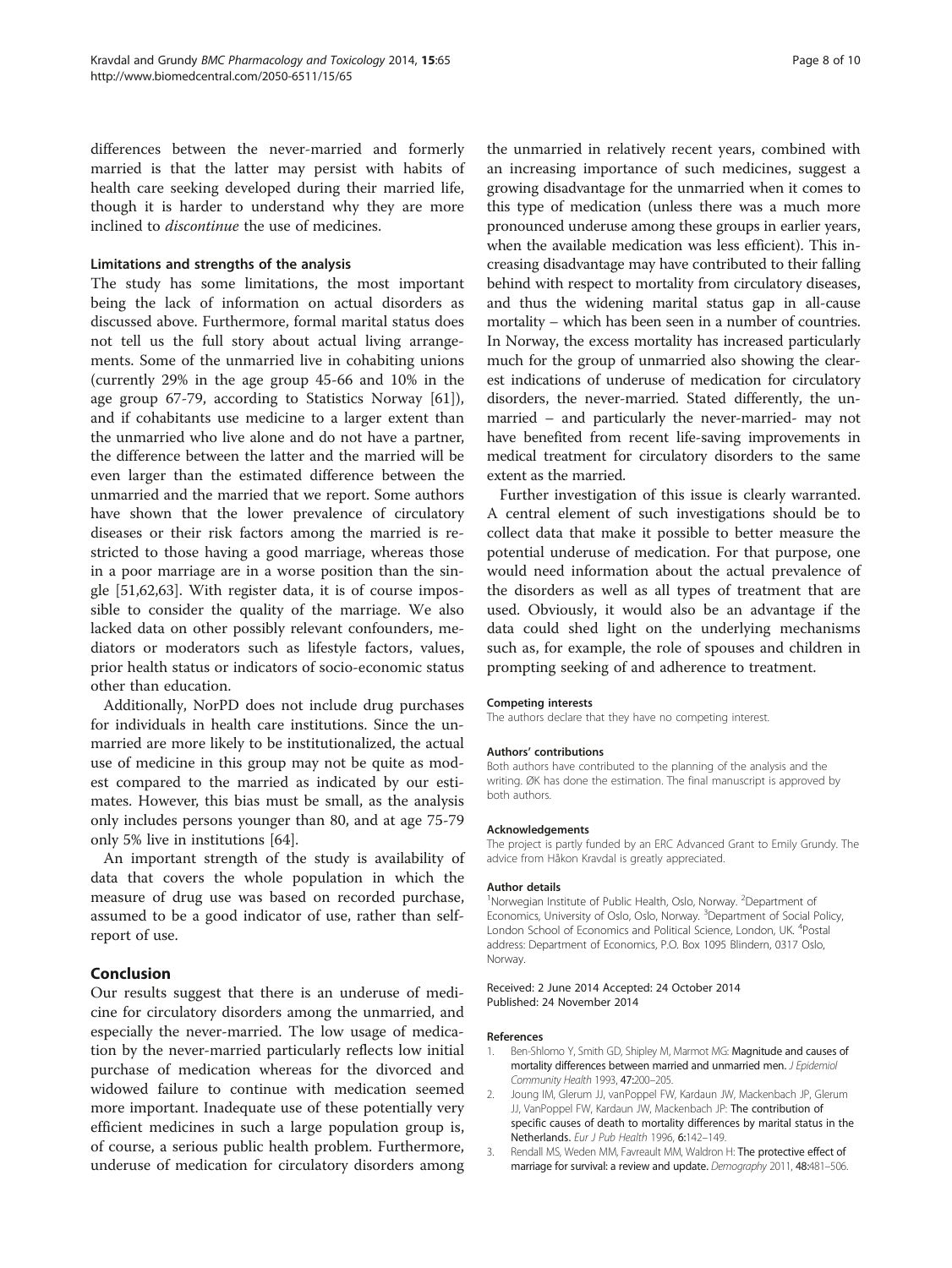- <span id="page-8-0"></span>4. Brochmann H, Klein T: Love and death in Germany: the marital biography and its effect on mortality. J Marriage Fam 2004, 66:567-581.
- 5. Wilmoth J, Koso G: Does marital history matter? Marital status and wealth outcomes among preretirement adults. J Marriage Fam 2002, 64:254–268.
- 6. Umberson D, Montez JK: Social relationships and health: a flashpoint for health policy. J Health Soc Behav 2010, 51:S54-S66.
- 7. Lewis MA, Butterfield RM: Social control in marital relationships: effect of one's partner on health behaviors. J Appl Soc Psychol 2007, 37:298-319.
- 8. Fessler MT: Madmen: An Evolutionary Perspective on Anger and men's Violent Responses to Transgression. In International Handbook of Anger: Constituent and Concomitant Biological, Psychological, and Social Processes. Edited by Potegal M, Stemmler G, Speilberger C. New York: Springer; 2010:361–381.
- 9. Love DA: The effects of marital status and children on savings and portfolio choice. Rev Financ Stud 2010, 23:385–432.
- 10. Waite L, Gallagher M: Why Married People are Happier, Healthier, and Better Off Financially. New York: Broadway Books; 2002.
- 11. Hoffmann R, Plug I, McKee M, Khoshaba B, Westerling R, Looman C, Mackenbach JP: Innovations in medical care and mortality trends from four circulatory diseases between 1970 and 2005. Eur J Publ Health 2013, 23:852–857.
- 12. Lichtenberg FR: The impact of new drug launches on longevity: evidence from longitudinal, disease-level data from 52 countries, 1982-2001. Int J Health Care Finance Econ 2005, 5:47–73.
- 13. O'Flaherty M, Buchan I, Capewell S: Contributions of treatment and lifestyle to declining CVD mortality: why have CVD mortality rates declined so much since the 1960s? Heart 2013, 99:159–162.
- 14. Ford ES, Ajani UA, Croft JB, Critchley JA, Labarthe DR, Kottke TE, Giles WH, Capewll S: Explaining the decrease in U.S. deaths from coronary disease, 1980-2000. New Engl J Med 2007, 356:2388-2398.
- 15. Laatikainen T, Critchley J, Vartiainen E, Solomaa V, Ketonen M, Capewell S: Explaining the decline in coronary heart disease mortality in Finland between 1982 and 1997. Am J Epidemiol 2005, 162:764–773.
- 16. Capewell S, O'Flaherty M, Ford ES, Critchley JA: Potential reductions in United states coronary heart disease mortality by treating more patients. Am J Cardiol 2009, 103:1703–1709.
- 17. Berntsen KN: Trends in total and cause-specific mortality by marital status among elderly Norwegian men and women. BMC Public Health 2011, 11:537.
- 18. Murphy M, Grundy E, Kalogirou S: The increase in marital status differences in mortality up to the oldest age in seven European countries, 1990–99. Popul Stud 2007, 61:287–298.
- 19. Roelfs DJ, Shor E, Kalish R, Yogev T: The rising relative risk of mortality for singles: meta-analysis and metaregression. Am J Epidemiol 2011, 174:379-389.
- 20. Atzema CL, Austin PC, Huynh T, Hassan A, Chiu M, Wang JT, Tu JV: Effect of marriage on duration of chest pain associated with acute myocardial infarction before seeking care. CMAJ 2011, 183:1482–1491.
- 21. Moser D, Kimble L, Alberts M, Alonzo A, Croft J, Dracup K, Evenson KR, Go AS, Hand MM, Kothari RU, Mensah GA, Morris DL, Pancioli AM, Riegel B, Zerwic JJ: Reducing delay in seeking treatment by patients with acute coronary syndrome and stroke: A scientific statement from the American Heart Association Council on cardiovasuclar Nursing and Stroke Council. Circulation 2006, 114:168–182.
- 22. Abdollah F, Sun M, Thuret R, Abdo A, Morgan M, Jeldres C, Shariat SF, Perrotte P, Montorsi F, Karakiewicz PI: The effect of marital status on stage and survival of prostate cancer patients treated with radical prostatectomy: a population-based study. Canc Causes Contr 2011, 22:1085–1095.
- 23. Ortiz CAR, Freeman JL, Kuo YF, Goodwin JS: The influence of marital status on stage at diagnosis and survival of older persons with melanoma. J Gerontol: Medical Sciences 2007, 62A:892–898.
- 24. Stimpson JP, Wilson FA: Cholesterol screening by marital status and sex in the United States. Preventing Chronic Disease 2009, 6:1–9.
- Kulkarni SP, Alexander KP, Lytle B, Heiss G, Peterson ED: Long-term adherence with cardiovascular drug regimens. Am Heart J 2005, 151:185–191.
- 26. Marcum ZA, Zheng Y, Perera S, Strotmeyer E, Newman AB, Simonsick EM, Shorr RI, Bauer DC, Donohue JM, Hanlon JT: Prevalence and correlates of self-reported medication non-adherence among older adults with coronary heart disease, diabetes mellitus, and/or hypertension. Res Soc Admin Pharm 2013, 9:817–827.
- 27. Molloy GJ, Perkins-Porras L, Strike PC, Streptoe A: Social networks and partner stress as predictors of adherence to medication, rehabilitation attendance, and quality of life following acute coronary syndrome. Health Psychol 2008, 27:52–58.
- 28. Wu JR, Lennie TA, Chung ML, Frazier SK, Dekker RL, Biddle MJ, Moser DK: Medication adherence mediates the relationship between marital status and cardiac event-free survival in patients with heart failure. Heart & Lung 2012, 41:107–114.
- 29. Trivedi RB, Ayotte B, Edelman D, Bosworth HB: The association of emotional wellbeing and marital status with treatment adherence among patients with hypertension. J Behav Med 2008, 31:489–497.
- 30. Simeonova E: Marriage, bereavement and mortality: the role of health care utilization. J Health Econ 2013, 32:33–50.
- 31. Gallagher R, Warwick M, Chenoweth L, Stein-Parbury J, Milton-Wildey K: Medication knowledge, adherence and predictors among people with heart failure and chronic obstructive pulmonary disease. *J Nurs Healthc* Chronic Illn 2011, 3:30–40.
- 32. Oksanen T, Kawachi I, Kouvonen A, Suzuki E, Takao S, Sjösten N, Virtanen M, Pentti J, Vahtera J, Kivimäki M: Workplace social contact and adherence to antihypertensive medication: a cohort study. PLoS One 2011, 6:e24732.
- 33. Furu K, Wettermark B, Andersen M, Martikainen JE, Almarsdottir AB, Sørensen HAT: The Nordic countries as a cohort for pharmacoepidemiological research. Basic Clin Pharmacol Toxicol 2011, 106:86–94.
- 34. Goldman N, Korenman S, Weinstein R: Marital status and health among the elderly. Soc Sci Med 1995, 40:717–730.
- 35. Williams K, Umberson D: Marital status, marital transitions, and health:a gendered life course perspective. J Health Soc Behav 2004, 45:81-98.
- 36. Lyngstad T, Jalovaara M: A review of the antecedents of union dissolution. Demogr Res 2010, 23:257–292.
- 37. Sweeney MM: Two decades of family change: the shifting economic foundations of marriage. Am Sociol Rev 2002, 67:132–147.
- 38. Elo IT: Social class differentials in health and mortality: patterns and explanations in comparative perspective. Annu Rev Sociol 2009, 35:553–572.
- 39. Vikum E, Bjørngaard JH, Westin S, Krokstad S: Socio-economic inequalities in Norwegian health care utilization over 3 decades: the HUNT Study. Eur J Pub Health 2013, 23:1003–1010.
- 40. Allison PD: Discrete-time methods for the analysis of event histories. Sociol Methodol 1982, 13:61–98.
- 41. Kuo RN, Dong YH, Liu JP, Chang CH, Shau WY, Lai MS: Predicting healthcare utilization using a pharmacy-based metric with the WHO's anatomical therapeutic chemical algorithm. Med Care 2011, 49:1031–1039.
- 42. Kamon Y, Okamura T, Tanaka T, Hozawa A, Yamagata Z, Takebayashi T, Kusaka Y, Urano S, Nakagawe H, Kadowaki T, Miyoshi Y, Yamato H, Okayama A, Ueshima H, the HIPOP.OHP Research Group: Marital status and cardiovascular risk factors among middle-aged Japanese male workers: The High-risk and Population Strategy for Occupational Health Promotion (HIPOP-OHP) Study. J Occup Health 2008, 50:348-356.
- 43. Molloy GJ, Stamatakis E, Randall G, Hamer M: Marital status, gender and cardiovascular mortality: behavioural, psychological distress and metabolic explanations. Soc Sci Med 2009, 69:223–228.
- 44. Choi BCK, Shi F: Risk factors for diabetes mellitus by age and sex: results of the national population health survey. Diabetologica 2001, 44:1221–1231.
- 45. Keenan NL, Rosendorf KA: Prevalence of hypertension and controlled hypertension – United States, 2005-2008. Morbidity and Mortality Weekly Report (Center for Disease Control) 2011, 60:94–97.
- Lipowicz A, Lopuszanska M: Marital differences in blood pressure and the risk of hypertension among Polish men. Eur J Epidemiol 2005, 20:421–427.
- 47. Kamiya Y, Whelan B, Timonen V, Kenny RA: The differential impact of subjective and objective aspects of social engagement on cardiovascular risk factors. BMC Geriatr 2010, 10:81.
- 48. Ebrahim S, Wannamethee G, McCallum A, Walker M, Shaper AG: Marital status, change in marital status, and mortality in middle-aged British men. Am J Epidemiol 1995, 142:834–842.
- 49. Cubbin C, Sundquist K, Ahlén H, Johansson SE, Winkleby MA, Sundquist J: Neighborhood deprivation and cardiovascular disease risk factors: protective and harmful effects. Scand J Publ Health 2006, 34:228–237.
- 50. Gallo LC, Troxel WM, Matthews KA, Kuller LH: Marital status and quality in middle-aged women: associations with levels and trajectories of cardiovascular risk factors. Health Psychol 2003, 22:53–463.
- 51. Gliksman MD, Lazarus R, Wilson A, Leeder SR: Social support, marital status and living arrangement correlates of cardiovascular disease risk factors in the elderly. Soc Sci Med 1995, 40:811–814.